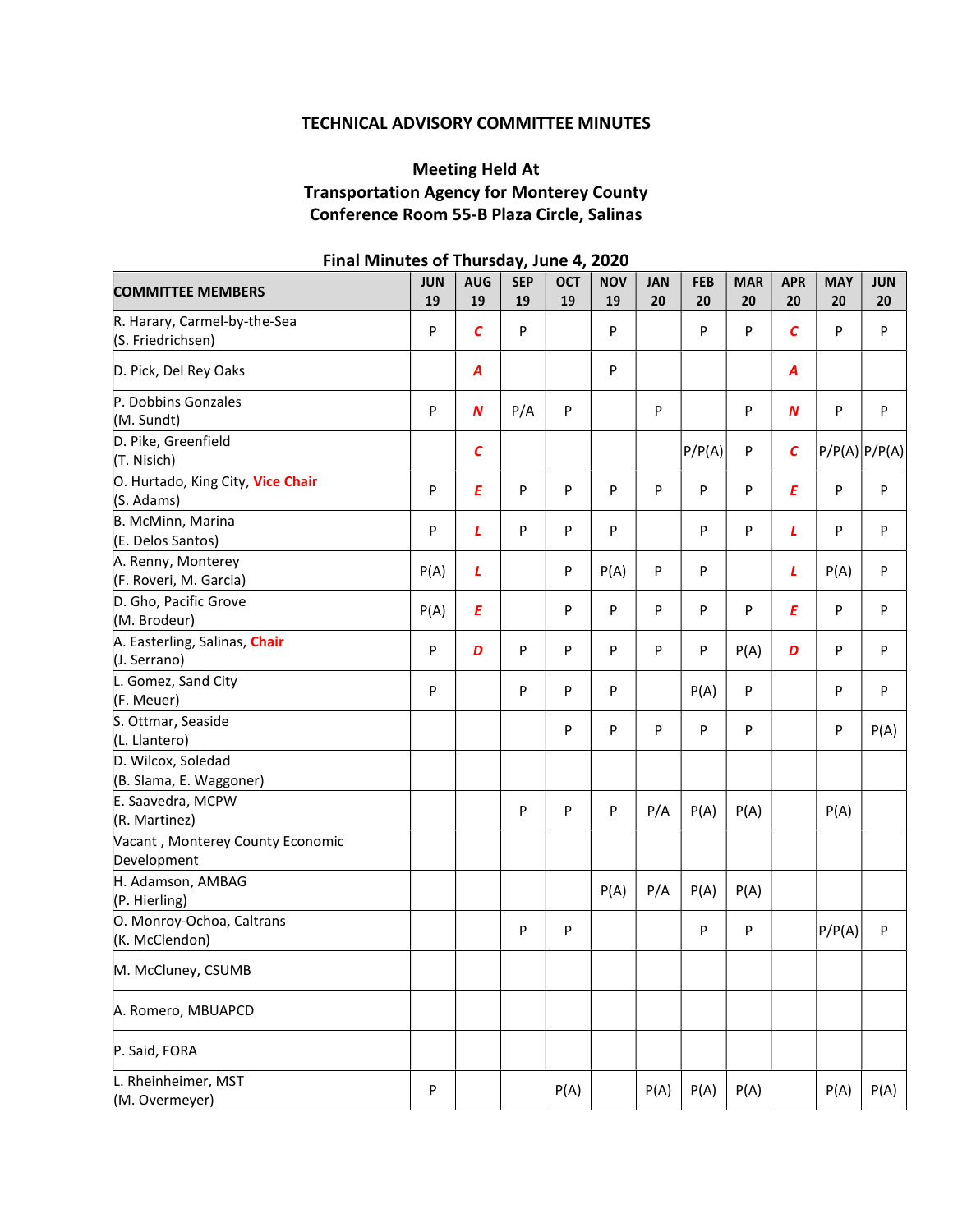| <b>STAFF</b>                            | <b>JUN</b> | <b>AUG</b> | <b>SEP</b> | <b>OCT</b> | <b>NOV</b> | <b>JAN</b> | <b>FEB</b> | <b>MAR</b> | <b>APR</b> | <b>MAY</b> | <b>JUN</b> |
|-----------------------------------------|------------|------------|------------|------------|------------|------------|------------|------------|------------|------------|------------|
|                                         | 19         | 19         | 19         | 19         | 19         | 20         | 20         | 20         | 20         | 20         | 20         |
| D. Hale, Exec. Director                 |            |            |            | D          | D          | D          |            | D          |            | D          |            |
| T. Muck, Dep. Exec. Director            | D          |            | D          | D          | D          | D          |            | D          | A          | D          | D          |
| M. Zeller, Principal Transp. Planner    | D          |            | D          | D          | D          |            | D          | D          |            | P          |            |
| C. Watson, Principal Transp. Planner    |            |            |            |            |            |            |            | P          |            |            | D          |
| M. Jacobsen, Transportation Planner     |            |            | D          | D          |            |            |            | D          |            |            | D          |
| T. Wright, Public Outreach Coordinator  | D          |            |            |            |            |            |            |            |            |            | D          |
| R. Deal, Principal Engineer             | D          |            |            | P          | P          |            | P          | D          |            | D          | D          |
| A. Green, Senior Transportation Planner | D          |            |            |            |            | D          |            |            | Ε          |            |            |
| S. Castillo, Transportation Planner     |            |            |            |            |            | D          |            |            | D          |            |            |
| L. Williamson, Senior Engineer          | D          |            |            |            |            | D          | D          |            |            | P          |            |

## OTHERS PRESENT:

Randy Ishii, County of Monterey Will Conden, AMBAG Norm Groot, Monterey County Farm Bureau John Olejnik, Caltrans D5 Kevin Dayton, Salinas Valley Taxpayers Association Joyce Halabi, Pacific Grove Katherine Hansen, County of Monterey Scott Waltz, Sierra Club Howard Fosler, League of Women Voters

## 1. ROLL CALL

Chair Andrew Easterling, City of Salinas, called the meeting to order at 9:31 am. Introductions were made and a quorum was established.

### 1.1 ADDITIONS OR CORRECTIONS TO AGENDA None.

2. PUBLIC COMMENTS

None

## 3. BEGINNING OF CONSENT AGENDA

#### M / S / C: McMinn / Gho / unanimous

| Dobbins, Easterling, Gho, Gomez, Harary, Hurtado, Ishii, Llantero, |
|--------------------------------------------------------------------|
| McMinn, Pike, Renny                                                |
| None.                                                              |
| None.                                                              |
|                                                                    |

**3.1 APPROVE** the minutes of the Technical Advisory Committee meeting of May 7, 2020.

#### END OF CONSENT AGENDA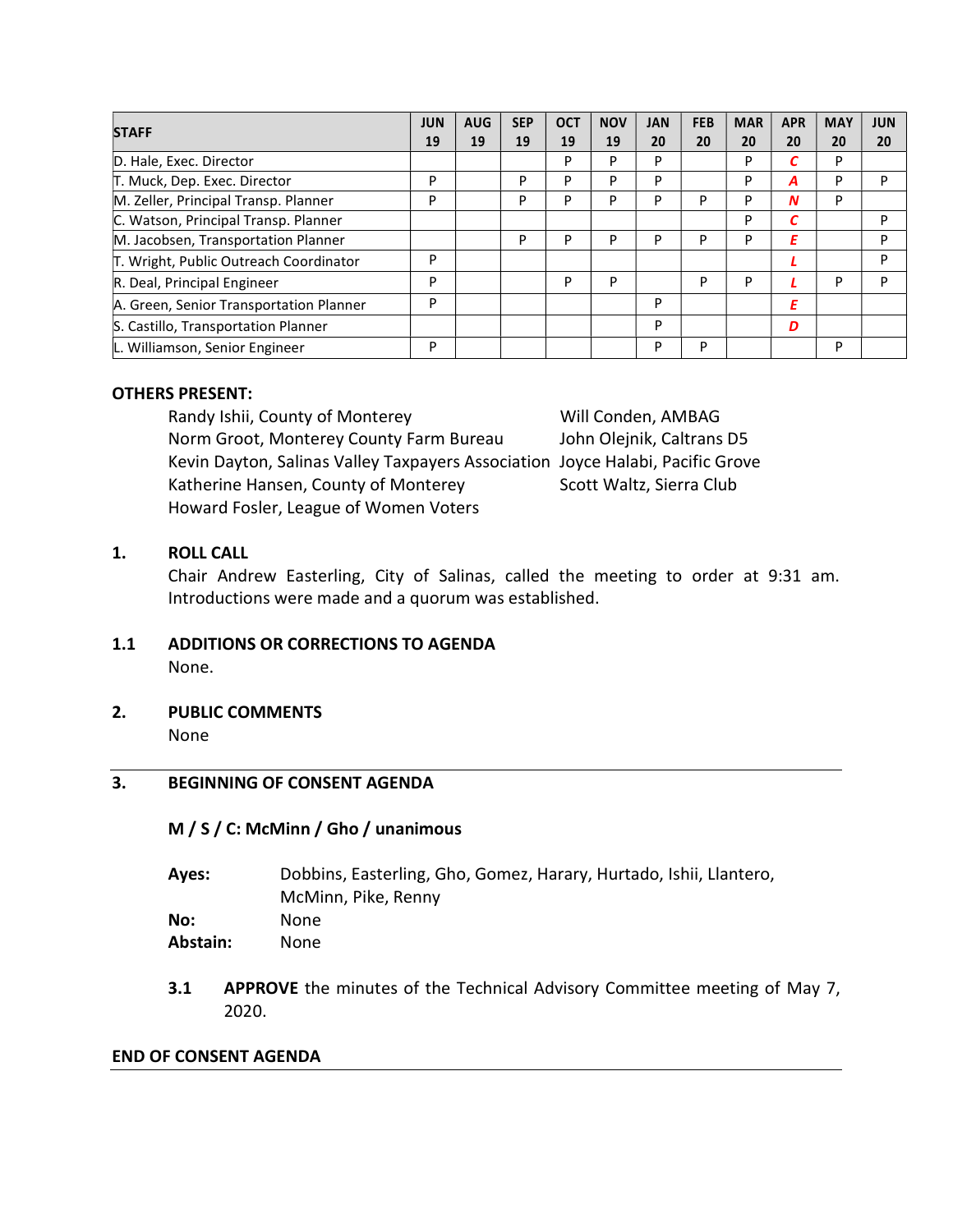## 4. MEASURE X MAINTENANCE OF EFFORT – TEMPORARY MODIFICATION

Michael Zeller, Principal Transportation Planner, requested feedback from the Committee on potential options to temporarily modify the Measure X Maintenance of Effort requirement in response to COVID-19.

Mr. Zeller presented that The purpose of the Maintenance of Effort requirement is to assure that no funds previously used for transportation are shifted to other uses and then back-filled with Measure X monies - the so-called "bait and switch." The Measure X implementing ordinance was recently amended to revise the maintenance of effort calculation from a rolling three-year average to the higher of a jurisdiction's Senate Bill 1 Maintenance of Effort amount or the amount of general fund expenditures on transportation in the 2016/17 fiscal year, adjusted annually for inflation.

With the State of Emergency, planned local transportation projects may not be moving forward, and jurisdictions may be diverting local funds for emergency relief or public health projects. To address this, Agency staff is reviewing potential temporary modifications to the Measure X Maintenance of Effort requirement. Given the severity of some jurisdictions' budget shortfalls, one option could be to temporarily suspend the maintenance of effort requirement for fiscal year 2019/20. Another option could be to allow for a percentage reduction from a jurisdiction's maintenance of effort amount. The California League of Cities recently requested that the Senate Bill 1 Road Maintenance and Rehabilitation Act Maintenance of Effort be reduced by 25 percent to account for the reduction in spending during the fourth quarter of the fiscal year, as a result of the State of Emergency.

Randy Ishii, County of Monterey, commented that the County is working towards delivering its projects, but we understand that other jurisdictions may be having issues. The County does not see a need to defer projects yet, and we support a temporary suspension for this year only.

Brian McMinn, City of Marina, commented that they are looking at numbers but do not have a degree of clarity yet as to how the downturn in revenues will impact their projects. The revenue shortfalls are not affecting everyone equally. Approving a temporary suspension would allow jurisdictions to keep spending if they are able to and provide relief to those who cannot.

Robert Harary, City of Carmel, commented that they are in dire straits. The Carmel City Council defunded all projects for this year and next. The City does not recommend an ordinance amendment if its only Carmel, although suspending Measure X disbursements until you are caught up on your Maintenance of Effort makes sense. It could be 2 to 4 years for Carmel to catch-up.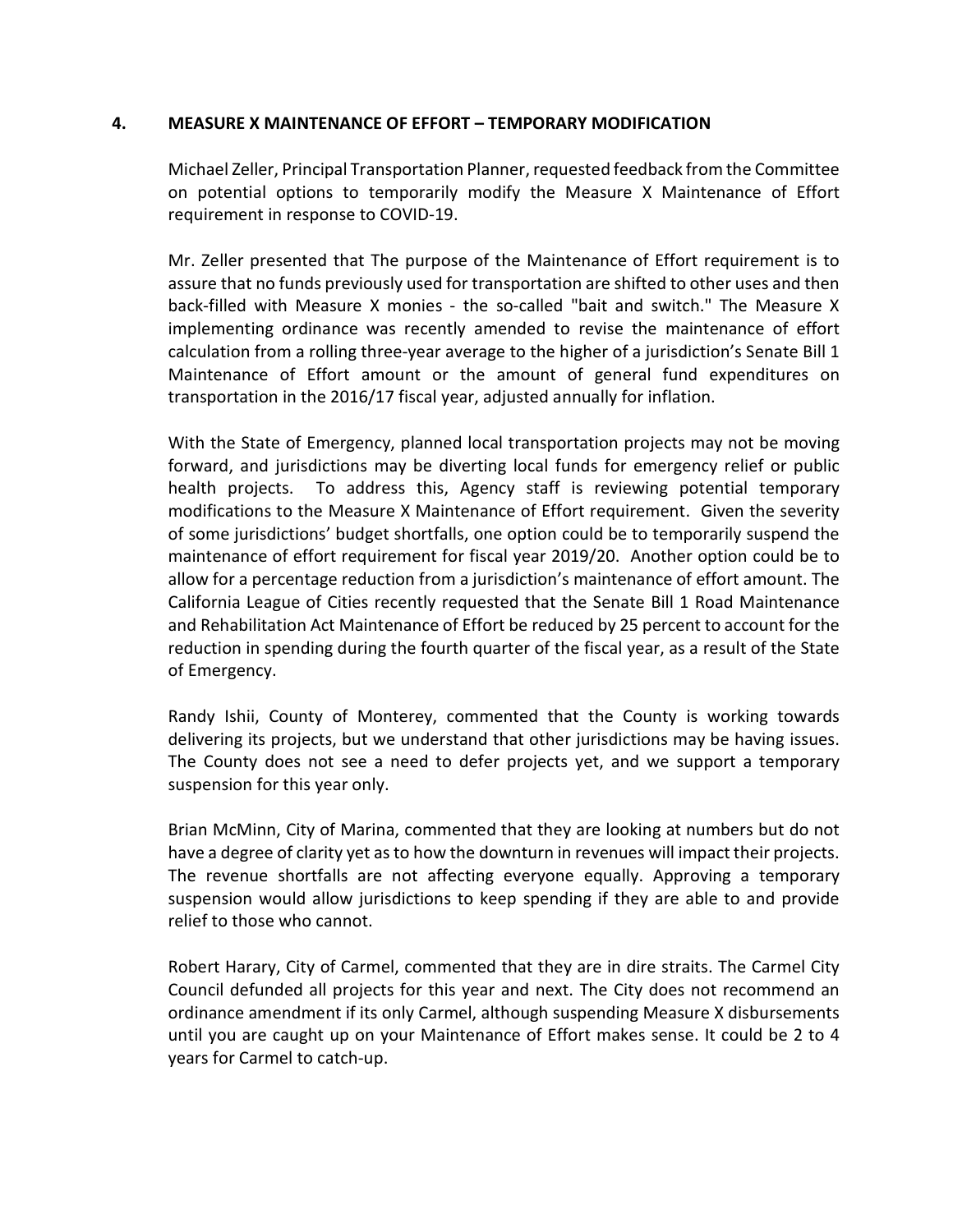Leslie Llantero, City of Seaside, commented that the city bonded for our projects and that they would like to move forward with the current maintenance of effort or perhaps a 25% reduction

Andrea Renny, City of Monterey, commented that they city would like to be less restrictive, and allow for a reduction of the maintenance of effort since the city has had people laid off and projects defunded.

Dan Gho, City of Pacific Grove, commented that they city relies on tourists and they are not coming. But Public Works staff has lobbied their council to try to meet our maintenance of effort, and they've approved the budget as of now. My concern is that if we suspend the requirement, the council may cancel projects and reallocate funding.

Andrew Easterling, City of Salinas, commented that the city will have some trouble meeting the maintenance of effort this year, and supports a temporary suspension or reduction.

Tony Nisich, City of Greenfield, asked if TAMC staff will be sending out a survey to the city managers to find out what the impacts are so you have that data? Todd Muck responded that it makes sense as a next step.

Norm Groot, Monterey County Farm Bureau and Measure X Citizens Oversight Committee Member, commented that the Oversight Committee will need data from the jurisdictions to be able to justify making a change. If any change is approved, it needs to be for one year and then reevaluated. We also need to consider public perception about the wise use of tax dollars and that cities are delivering on the Measure X projects.

## 5. CENTRAL COAST HIGHWAY 1 ELKHORN SLOUGH RESILIENCY STUDY

Will Conden, AMBAG, presented that the transportation corridors through Elkhorn Slough will face significant challenges under conditions of climate change and sea level rise. The draft Central Coast Highway 1 Elkhorn Slough Resiliency Study provides a comprehensive assessment of the threats and options available to respond to those threats including the transportation, environmental and economic dimensions.

The study presents a detailed understanding of the risks and options for adaptation in this critical stretch of Highway 1 and the railway corridor, as well as an adaptation management strategy to ensure updated scientific information is integrated into the project planning process. The eight-mile stretch of Highway 1 near Elkhorn Slough is already constrained and will be increasingly impacted by coastal storm flooding and sea level rise.

The study emphasizes the importance of planning for Highway 1 and railway adaptation in the early to mid-2030s and implementing a course of action well before sea levels are